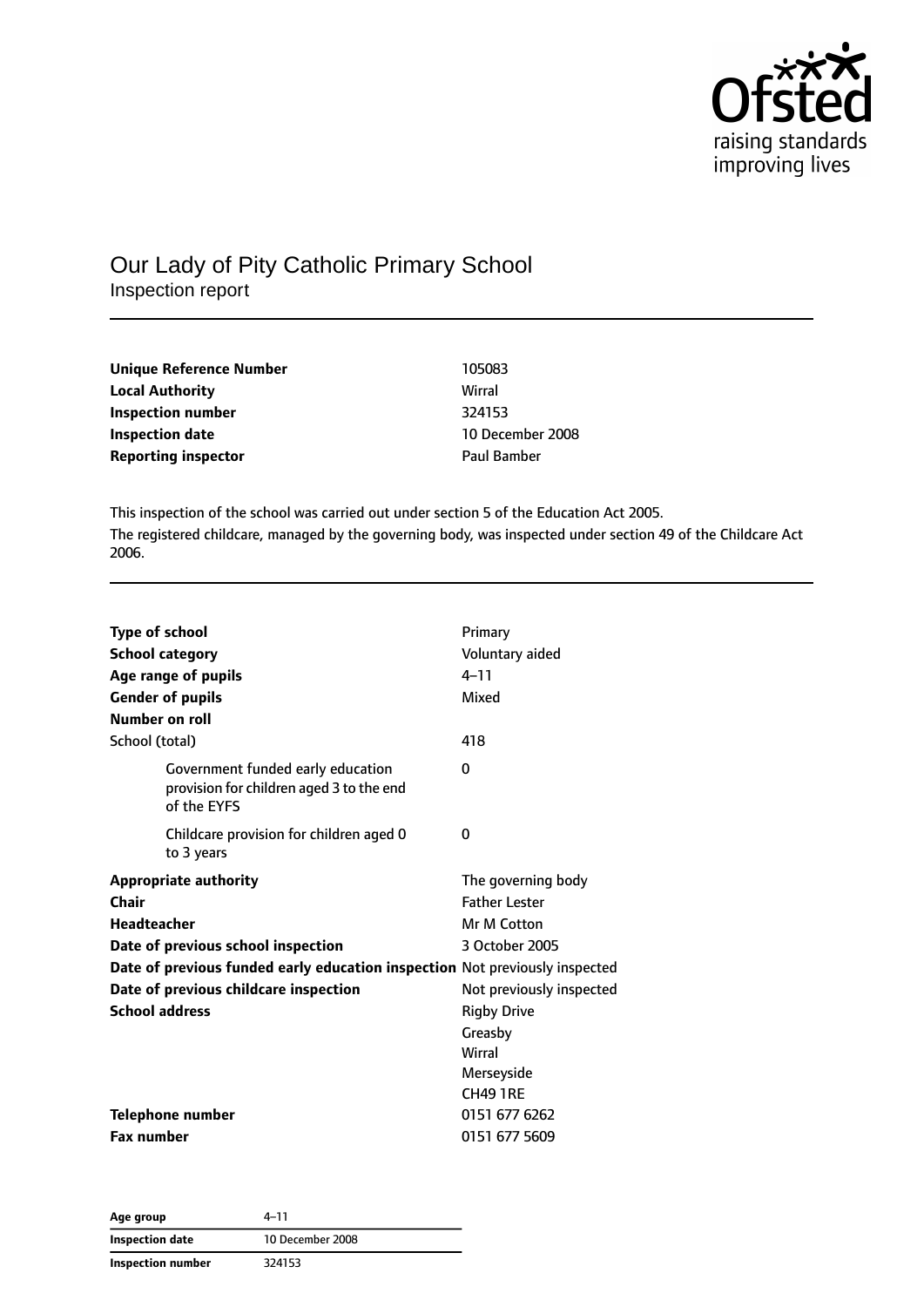.

<sup>©</sup> Crown copyright 2008

Website: www.ofsted.gov.uk

This document may be reproduced in whole or in part for non-commercial educational purposes, provided that the information quoted is reproduced without adaptation and the source and date of publication are stated.

Further copies of this report are obtainable from the school. Under the Education Act 2005, the school must provide a copy of this report free of charge to certain categories of people. A charge not exceeding the full cost of reproduction may be made for any other copies supplied.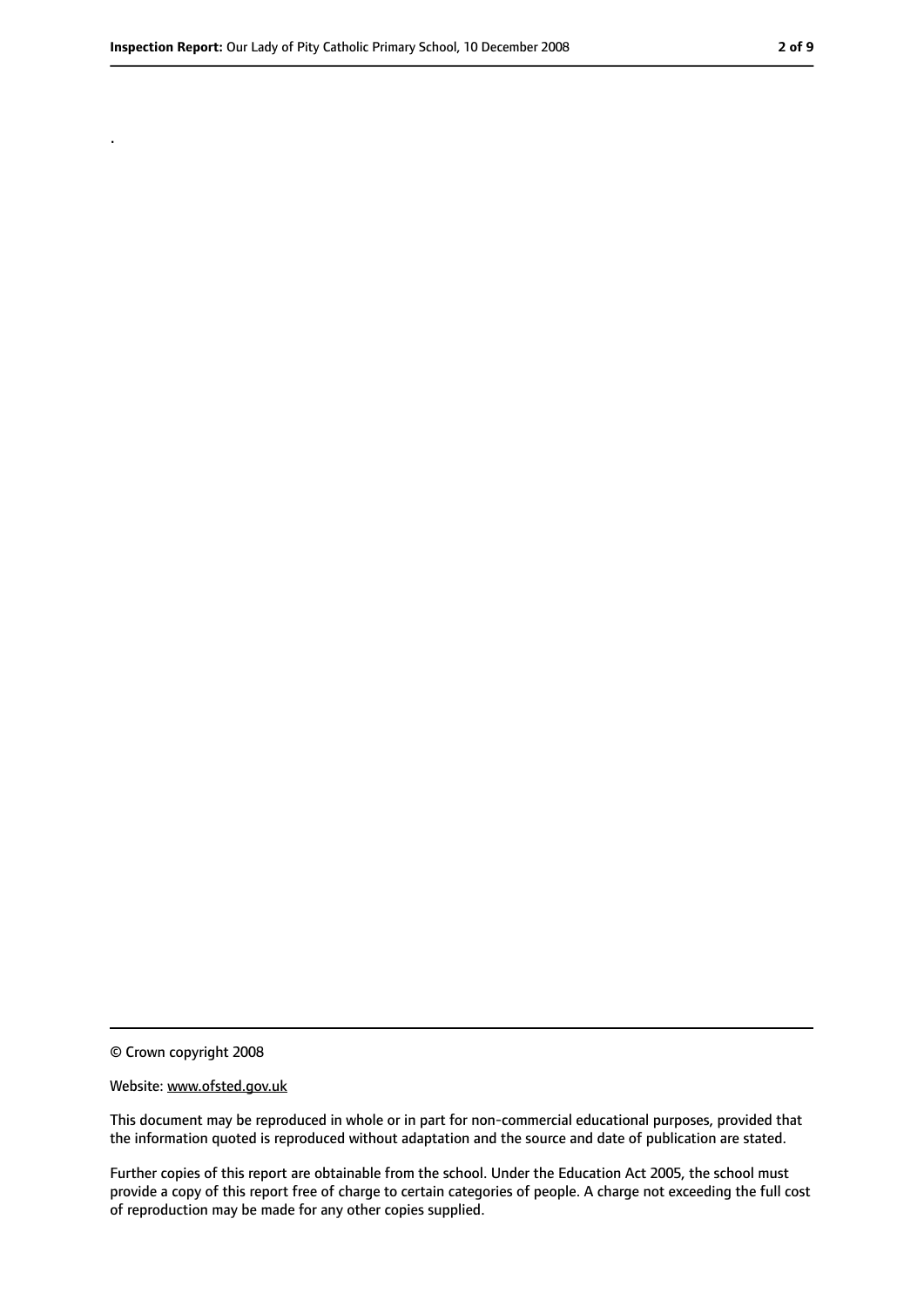# **Introduction**

The inspection was carried out by two Additional Inspectors. The inspectors evaluated the overall effectiveness of the school and investigated the following issues: the quality and standards in the Early Years Foundation Stage (EYFS); the quality of teaching and the effectiveness of the support provided for pupils with learning difficulties and/or disabilities in mathematics; and the degree to which adequate improvements have been made to the curriculum and to aspects of governance since the school was last inspected.

Evidence was gathered from: the school's judgements about attainment on entry to Reception; test results and the self-evaluation form (SEF); nationally published assessment data; the school's own assessment records; relevant policies; observations of the school at work, including visits to lessons; and, analysis of parents' questionnaires. Discussions were also held with the headteacher, assistant headteachers, staff, governors and pupils. Other aspects of the school's work were not investigated in detail, but the inspectors found no evidence to suggest that the school's own assessments, as given in the SEF, were not justified and these have been included where appropriate in the report.

### **Description of the school**

Many of the pupils who attend thislarger than average school, come from relatively advantaged backgrounds. They are predominantly of White British heritage. The proportion of pupils who have learning difficulties and/or disabilities is around average. A much lower percentage than normal is entitled to a free school meal. The school is on a split site, with one of the two Reception classes housed in a separate annex three miles from the main school. This class, together with the Reception class in the main building, makes up the school's Early Years Foundation Stage (EYFS) provision. The school has the Healthy School Award.

There is pre-school provision on both sites managed by a private provider, which did not form part of this inspection.

### **Key for inspection grades**

| Grade 1 | Outstanding  |
|---------|--------------|
| Grade 2 | Good         |
| Grade 3 | Satisfactory |
| Grade 4 | Inadequate   |
|         |              |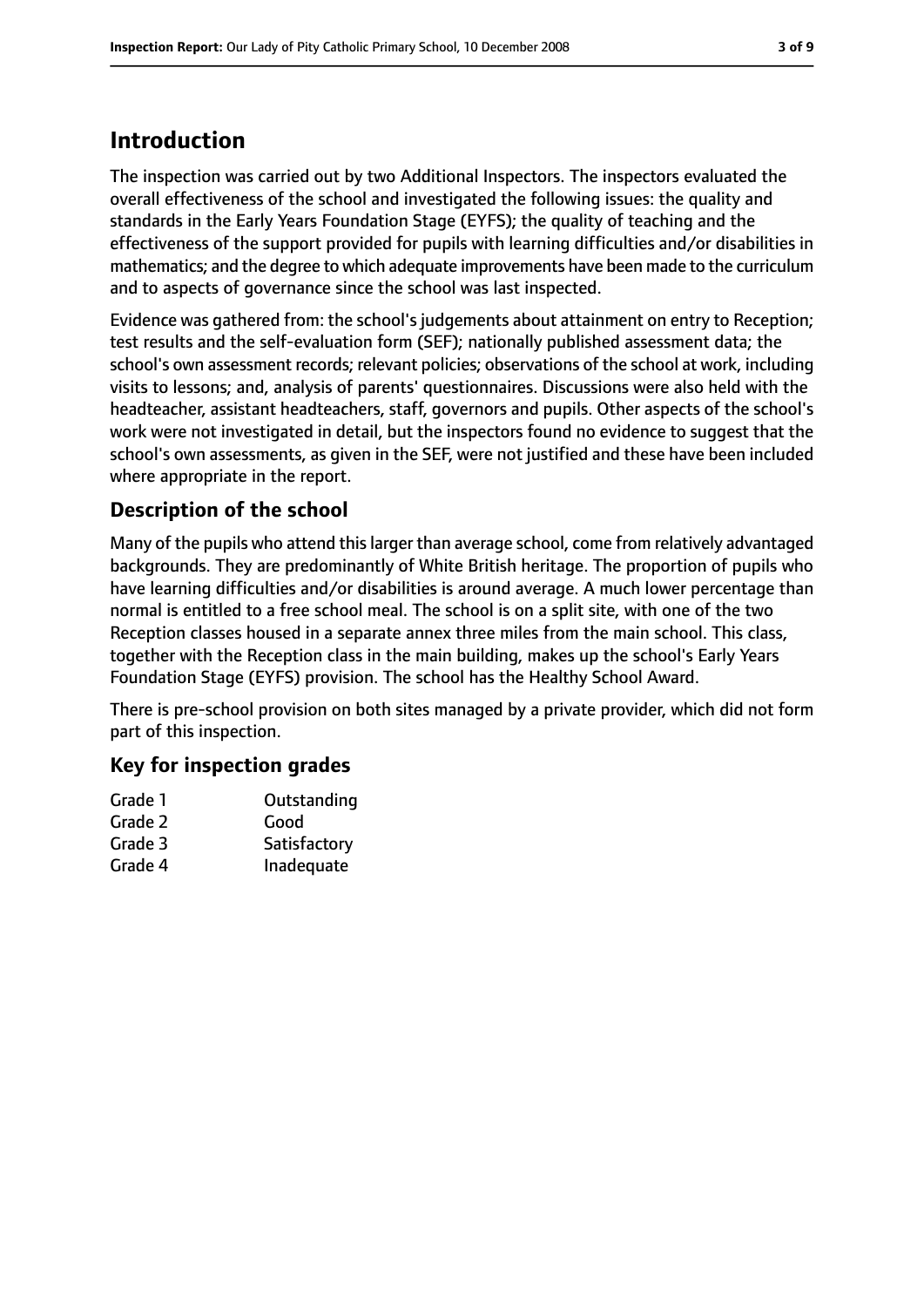### **Overall effectiveness of the school**

#### **Grade: 1**

This is an outstanding school, which provides excellent value for money. Pupils behave exceptionally well and have a keen sense of right and wrong. Their attitudes to learning are extremely positive because they have an exciting curriculum and are taught so well. Pupils feel valued and well cared for, quoting, 'how friendly everyone is and how much fun they have in school'. The high quality of the support and guidance they receive, both personally and academically, contributes very significantly to their excellent achievements. Very effective leaders and managers ensure that the school runssmoothly, that high standards are maintained and that pupils receive an excellent all round education that prepares them very well for their future schooling and for their life beyond.

Pupils make outstanding progress through the school. They enter Reception with above average skills for their age and, as a result of the overall excellent progress they make, leave Year 6 with exceptionally high standards. It is testament to the effectiveness of leadership and management that a relative weakness that emerged in mathematics, over the last two years in Key Stage 1 and to a lesser extent in Key Stage 2, has been very successfully addressed. This has resulted in achievement in mathematics for all pupils, including those with learning difficulties and/or disabilities, now being excellent. In the 2008 provisional Year 6 national test results, nearly all Year 6 pupils reached the expected Level 4 and over four fifths attained the higher Level 5 in all three subjects. Pupils' musical and artistic skills are also well above expectations as a result of very effective teaching and the high priority given to the arts within the outstanding curriculum.

Pupils thoroughly enjoy school and their above average attendance reflects their keenness to do well and to take advantage of the many, varied opportunities provided for them. They take great pride in presenting their work to the best of their ability and work independently in a mature and competent way. For example, the biographies Year 6 pupils have compiled about local high profile figures, past and present, are varied in choice and reflect their excellent ability to research, using information and communication technology (ICT) and interviews, and by interrogating historical texts. Pupils' spiritual, moral, social and cultural development is excellent. They have a keen sense of the wonder of nature and are determined to protect the environment. They develop very strong relationships based on shared moral values but also acknowledge and value the diversity of cultures prevalent in the UK and around the world. The visit made by pupils to a local high school greatly enhanced their understanding of global issues and of citizenship, reinforcing the school's excellent contribution to community cohesion. Members of the school council represent the views and concerns of their classmates very successfully. They also strongly advocate the benefits of a healthy diet and plenty of physical exercise.

Teaching is exciting, well focused and promotes very high standards and excellent achievement. Pupils respond extremely positively to frequent opportunities to learn actively, for instance, through role play and drama. All staff have fully embraced the recent changes to the curriculum and they work very tightly as a team, with particularly good liaison between class teachers and teaching assistants. The latter play a significant part in ensuring that pupils with learning difficulties and/or disabilities make excellent progress. All pupils enjoy a rich curriculum, which promotes their basic skills, personal development and aesthetic appreciation extremely well. The frequent and absorbing visits pupils make grip their interest, add greatly to their experiences, and act as a prompt for their fluent writing, vibrant art and design work and excellent projects. There is overall good provision in EYFS with some outstanding practice. However, there are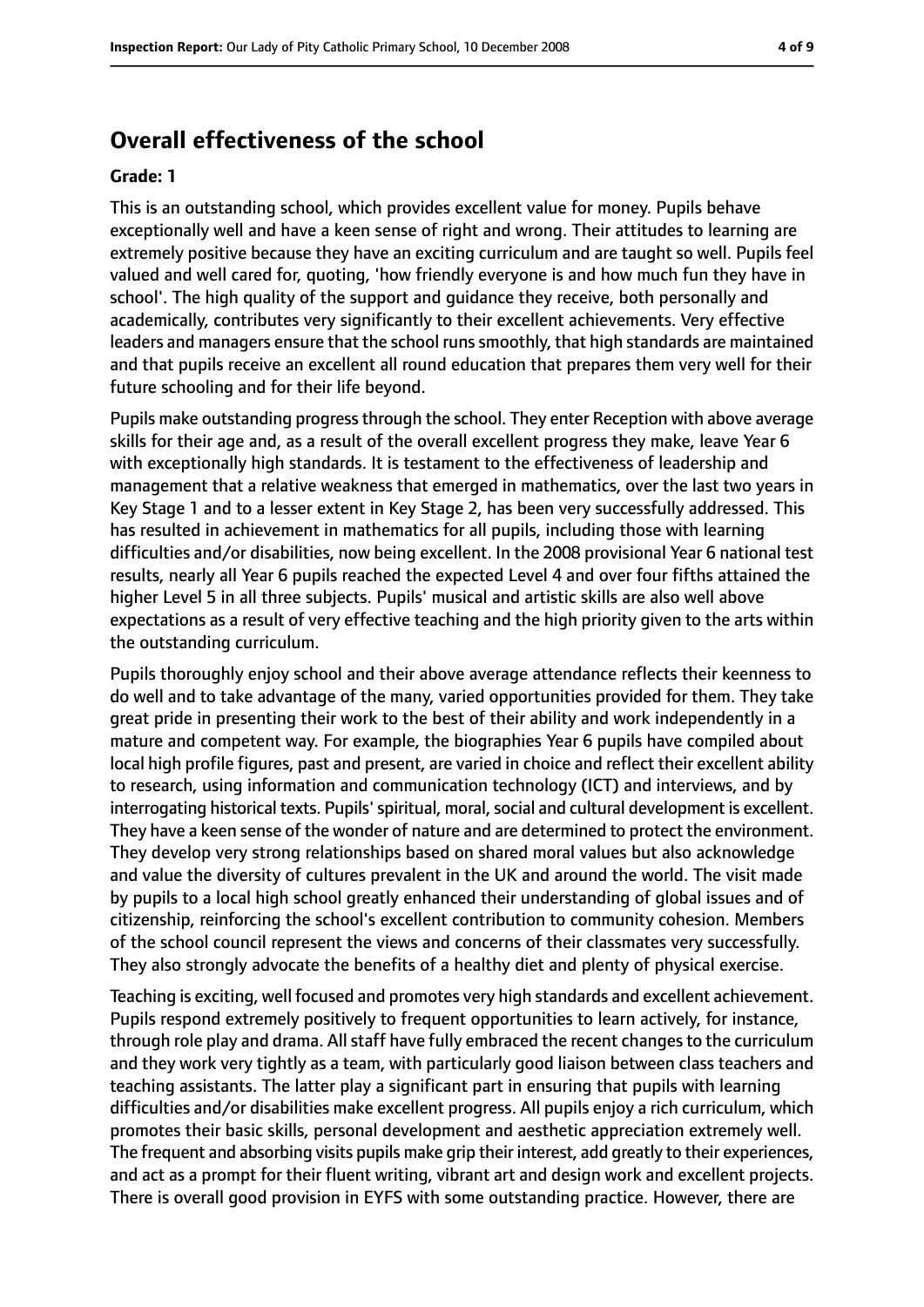some limitations in the degree of stimulation provided by the learning environment, especially as regards outdoor provision.

The headteacher provides a clear, strong direction for the school and is very ably supported by hissenior management team in the successful drive to maintain and improve the high standards already achieved. Rigorous systems to check on pupils' progress and to identify any emerging underachievement or relative weaknesses in provision are very effective in bringing about swift action leading to good improvement. Apt professional development has contributed very well to excellent teaching and to many improvements in the curriculum. Leaders and managers ensure that all statutory requirements are fully met as regards child protection and vetting adults who work with pupils. The very strong partnerships the school has forged with external agencies and with the local secondary school in particular, have contributed extremely well to the excellent provision for pupils with learning difficulties and/or disabilities and for those who have special gifts or talents. The vast majority of parents think very highly of the school, particularly praising, 'The excellent all round education.' their children receive. There has been excellent improvement since the last inspection, not least in how effective governors have become in supporting the school and in challenging its performance. The school's record in maintaining high standards and outstanding achievement and its continual improvement indicates an excellent capacity to improve even further.

### **Effectiveness of the Early Years Foundation Stage**

#### **Grade: 2**

Children enter the Reception classes with knowledge and skills above those expected for their age. They achieve well and by the end of the Reception their attainment is well above average in all areas of learning. Teaching and learning are good. Specific teaching sessions aimed to improve children's literacy skills, for example, blending letters to make words, are highly successful and underpin children's excellent start in reading. Children's learning is carefully assessed and recorded to check their progress and plan the next steps in learning. They benefit from a good balance of activities led by adults and those they choose for themselves. Children are interested and enterprising in their structured play. They concentrate extremely well, for example, when using computers to sharpen their numeracy skills, and they play imaginatively with construction equipment to build complex models. However, their creative and physical development is limited by the restricted access to outdoor provision and the space within the indoor environment is not always used to the full to encourage them to explore and learn for themselves. The care, guidance and support provided for children are exemplary. Strong relationships with parents ensure that information is frequently exchanged to ensure that children are safeguarded and supported in their learning and development. The home-school communication notebook provides an excellent example of informing parents about, and securing their involvement in, children's learning. Children's personal development is outstanding. They are cooperative, patient and persevering and their behaviour is exemplary. The good provision made for children in the Reception classes is attributable to the good leadership and management. The EYFS leader has an excellent grasp of what constitutes good practice and makes frequent visits to check on the impact of teaching and learning in the Reception classes. There is a shared urgency and a strong commitment to improve outdoor provision.

### **What the school should do to improve further**

■ In the Reception classes, make children's learning even more stimulating, especially outdoors.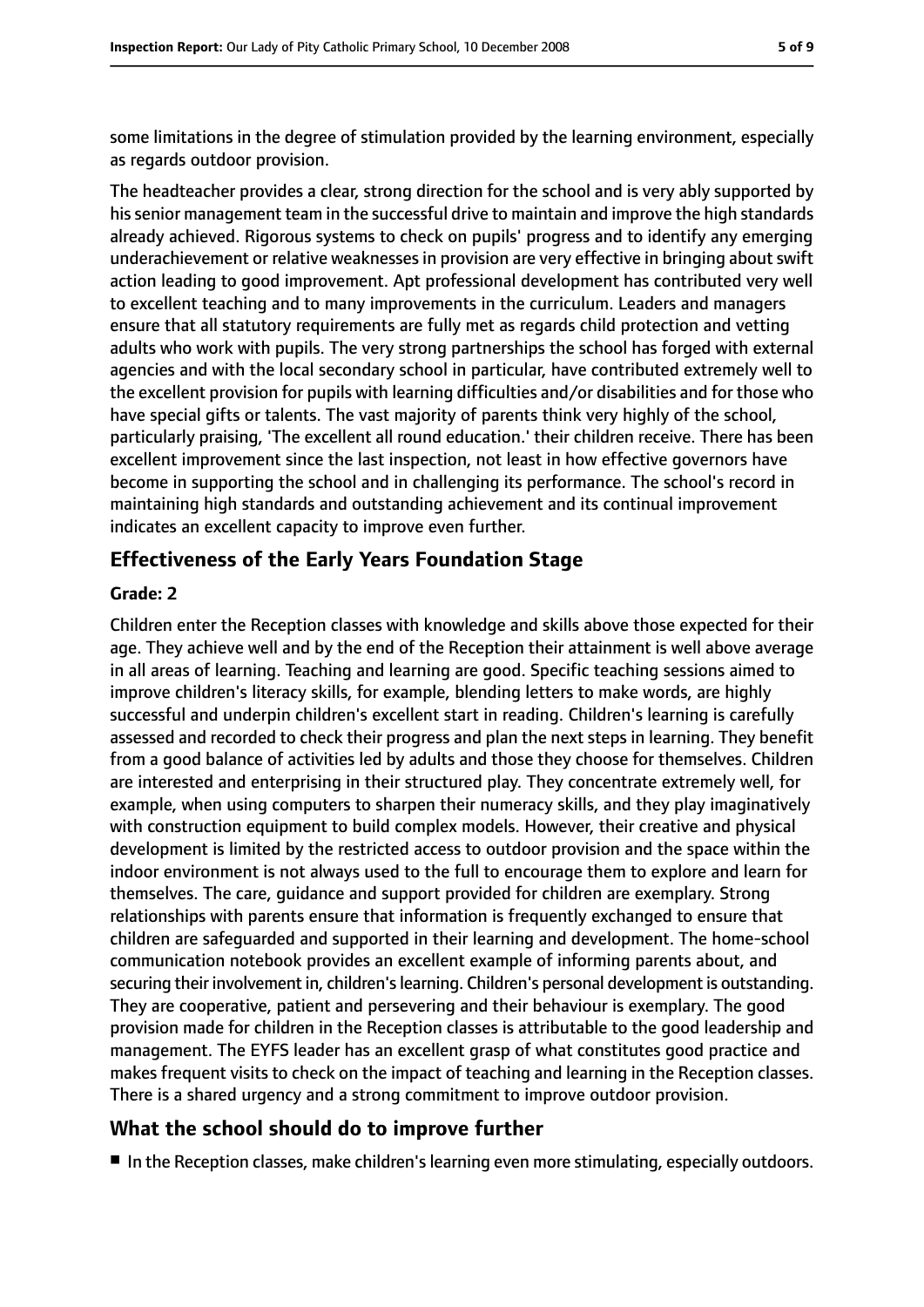**Any complaints about the inspection or the report should be made following the procedures set out in the guidance 'Complaints about school inspection', which is available from Ofsted's website: www.ofsted.gov.uk.**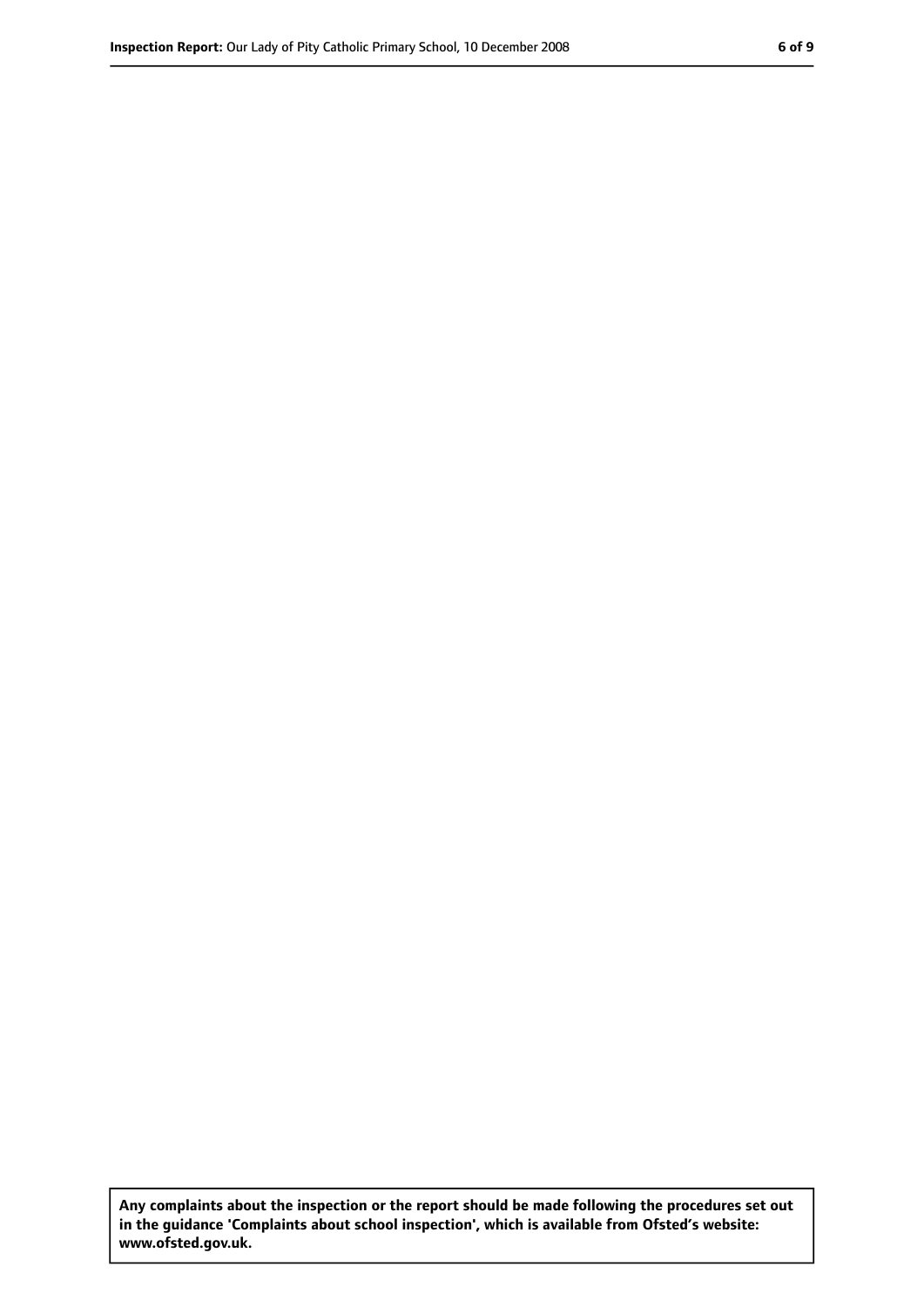# **Inspection judgements**

| Key to judgements: grade 1 is outstanding, grade 2 good, grade 3 satisfactory, and | <b>School</b> |
|------------------------------------------------------------------------------------|---------------|
| arade 4 inadequate                                                                 | Overall       |

### **Overall effectiveness**

| How effective, efficient and inclusive is the provision of<br>education, integrated care and any extended services in meeting the<br>needs of learners? |     |
|---------------------------------------------------------------------------------------------------------------------------------------------------------|-----|
| Effective steps have been taken to promote improvement since the last<br>inspection                                                                     | Yes |
| How well does the school work in partnership with others to promote learners'<br>well being?                                                            |     |
| The capacity to make any necessary improvements                                                                                                         |     |

# **Effectiveness of the Early Years Foundation Stage**

| How effective is the provision in meeting the needs of children in the<br><b>EYFS?</b>       |  |
|----------------------------------------------------------------------------------------------|--|
| How well do children in the EYFS achieve?                                                    |  |
| How good are the overall personal development and well-being of the children<br>in the EYFS? |  |
| How effectively are children in the EYFS helped to learn and develop?                        |  |
| How effectively is the welfare of children in the EYFS promoted?                             |  |
| How effectively is provision in the EYFS led and managed?                                    |  |

### **Achievement and standards**

| How well do learners achieve?                                                               |  |
|---------------------------------------------------------------------------------------------|--|
| $\vert$ The standards <sup>1</sup> reached by learners                                      |  |
| $\mid$ How well learners make progress, taking account of any significant variations $\mid$ |  |
| between groups of learners                                                                  |  |
| How well learners with learning difficulties and/or disabilities make progress              |  |

<sup>&</sup>lt;sup>1</sup>Grade 1 - Exceptionally and consistently high; Grade 2 - Generally above average with none significantly below average; Grade 3 - Broadly average to below average; Grade 4 - Exceptionally low.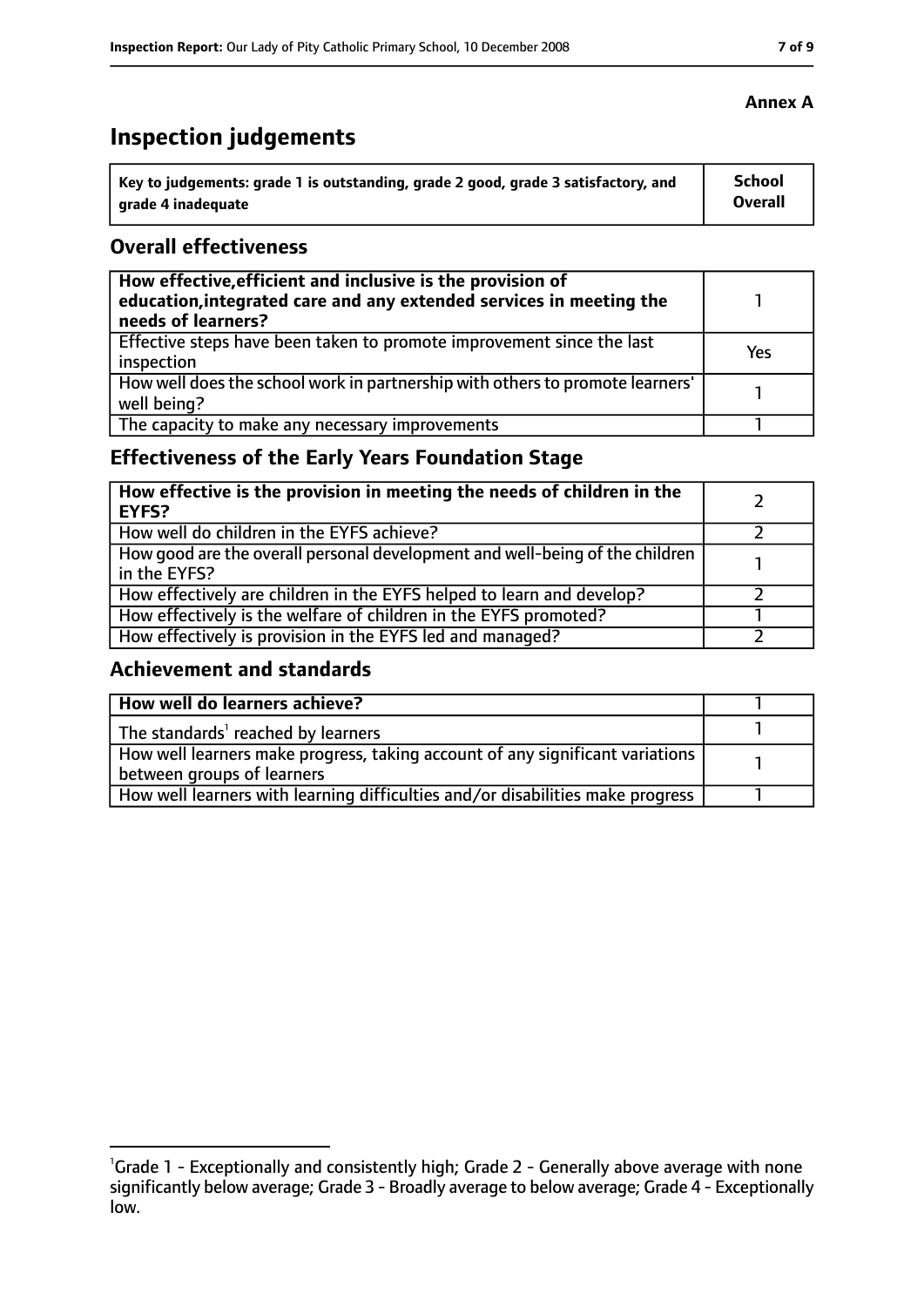# **Personal development and well-being**

| How good are the overall personal development and well-being of the<br>learners?                                 |  |
|------------------------------------------------------------------------------------------------------------------|--|
| The extent of learners' spiritual, moral, social and cultural development                                        |  |
| The extent to which learners adopt healthy lifestyles                                                            |  |
| The extent to which learners adopt safe practices                                                                |  |
| The extent to which learners enjoy their education                                                               |  |
| The attendance of learners                                                                                       |  |
| The behaviour of learners                                                                                        |  |
| The extent to which learners make a positive contribution to the community                                       |  |
| How well learners develop workplace and other skills that will contribute to<br>their future economic well-being |  |

# **The quality of provision**

| How effective are teaching and learning in meeting the full range of<br>learners' needs?                |  |
|---------------------------------------------------------------------------------------------------------|--|
| How well do the curriculum and other activities meet the range of needs and<br>  interests of learners? |  |
| How well are learners cared for, quided and supported?                                                  |  |

# **Leadership and management**

| How effective are leadership and management in raising achievement<br>and supporting all learners?                                              |     |
|-------------------------------------------------------------------------------------------------------------------------------------------------|-----|
| How effectively leaders and managers at all levels set clear direction leading<br>to improvement and promote high quality of care and education |     |
| How effectively leaders and managers use challenging targets to raise standards                                                                 |     |
| The effectiveness of the school's self-evaluation                                                                                               |     |
| How well equality of opportunity is promoted and discrimination eliminated                                                                      |     |
| How well does the school contribute to community cohesion?                                                                                      |     |
| How effectively and efficiently resources, including staff, are deployed to<br>achieve value for money                                          |     |
| The extent to which governors and other supervisory boards discharge their<br>responsibilities                                                  |     |
| Do procedures for safequarding learners meet current government<br>requirements?                                                                | Yes |
| Does this school require special measures?                                                                                                      | No  |
| Does this school require a notice to improve?                                                                                                   | No  |